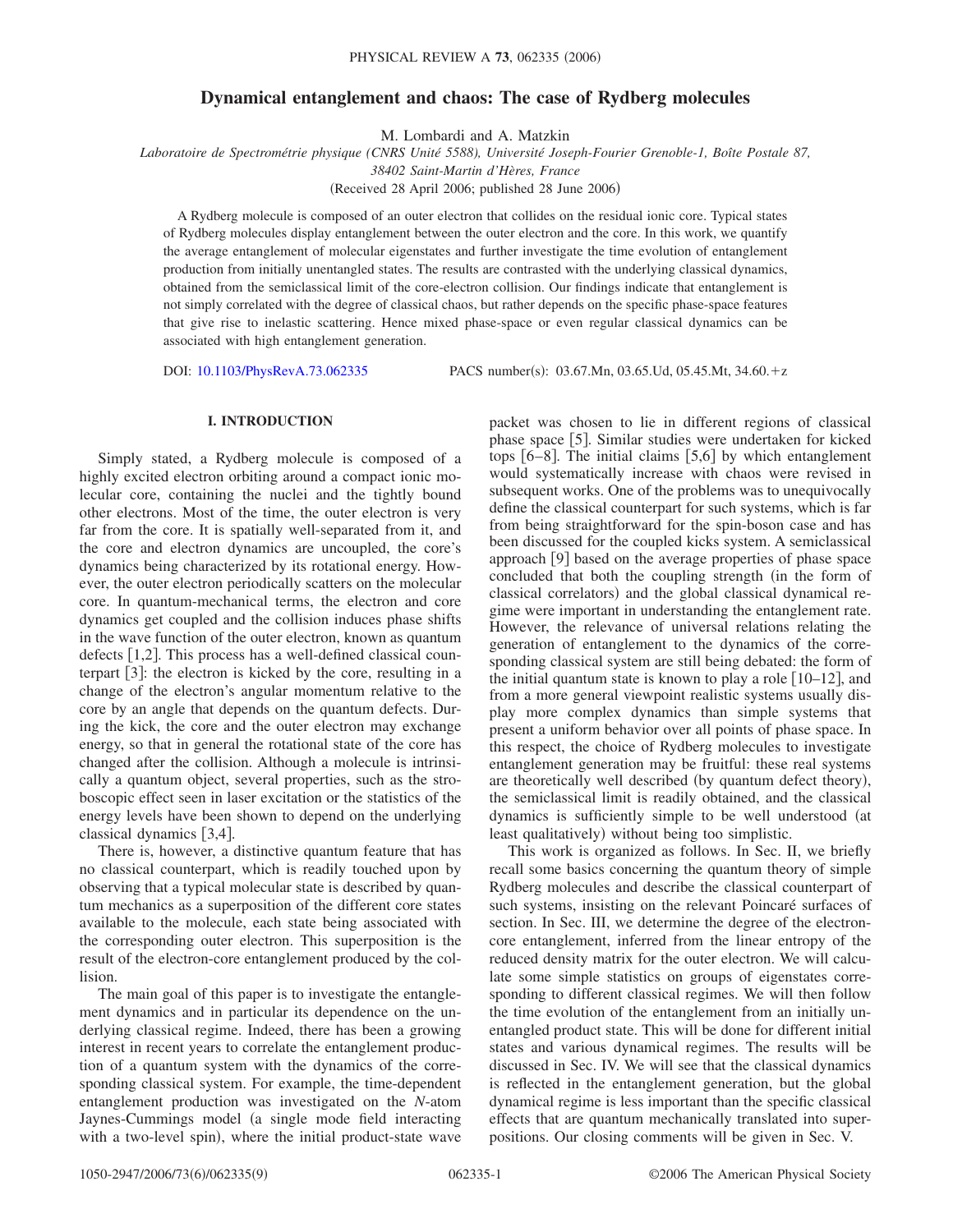## **II. RYDBERG MOLECULES—QUANTUM AND CLASSICAL**

#### **A. Quantum phase shifts**

A Rydberg molecule is composed of two elements: a highly excited electron (the Rydberg electron) on the one hand, and the ionic molecular core, positively charged, containing the nuclei and the tightly bound other electrons on the other hand. The Rydberg electron is usually far from the core and only senses the long-range Coulomb field produced by the core, irrespective of the complex interactions involving the core particles. The total energy of the molecule *E* is consequently partitioned between the energies of the core and of the Rydberg electron.

For definiteness, we will take a diatomic molecule for which vibration can be neglected: rotation is then the only motion available to the core. Since the molecule is isolated, the total angular momentum *J* and its projection *M* on an axis fixed in the laboratory are conserved. We have

$$
\mathbf{J} = \mathbf{N} + \mathbf{L},\tag{1}
$$

i.e., **J** results from the addition of the angular momenta of the core, **N**, and of the Rydberg electron **L**. We shall assume that *L* is conserved, as is often the case, and the standard addition of angular momenta gives

$$
|J - L| \le N \le |J + L|.
$$
 (2)

Each state of the core is therefore labeled by  $|N\rangle$ . Recall that it also follows from the addition of angular momenta that whereas *N* and *L* are well defined, their projections  $M_N$  and *m* on the reference axis are not, since only the total projection  $M = M_N + m$  is well defined. Therefore, the notation  $|N\rangle$ also contains the angular state of the Rydberg electron, via the geometrical angular momenta couplings. As is well known, the energy of the core  $E^+$  depends on  $N$  through a rotational constant  $B_r$ ,

$$
E_N^+ = B_r N(N+1),
$$
\n(3)

and the total energy of the molecule is thus

$$
E = B_r N(N+1) + \epsilon_N, \tag{4}
$$

where  $\epsilon_N$  is the energy and  $\nu_N$  the effective quantum number of the Rydberg electron,

$$
\epsilon_N = \frac{-1}{2v_N^2} \tag{5}
$$

(atomic units are used throughout). Note that for a given value of  $E$ ,  $\epsilon$  implicitly depends on the state of the core: the electron is more or less excited depending on whether the core has a large or small rotation number *N*. Here we will only deal with bound states (i.e.,  $E$  is below the lowest ionization threshold). The wave function corresponding to the Rydberg electron in the Coulomb field of a core in the rotational state  $|N\rangle$  is thus

$$
\phi_N(E,r) = |N\rangle f_L(E - E_N^+, r),\tag{6}
$$

*r* being the radial coordinate and  $f<sub>L</sub>$  the Coulomb function regular at the origin.

Now when the electron significantly approaches the core, the interaction between the core particles and the electron cannot be neglected. These interactions are embodied in the short-range potential *V*, which is negligible beyond the core radius  $r_0$ . Thus the total Hamiltonian of the molecule is

$$
H = H_0 + V,\t\t(7)
$$

with the functions  $\phi_N$  being eigenstates of  $H_0$ . From scattering theory, it is well known that the wave functions for *H* are obtained from

$$
\psi_N(E,r) = \phi_N(E,r) - \sum_{N'} g_L(E - E_{N'}^+,r)|N'\rangle K_{N'N},\tag{8}
$$

where  $g_L$  is the Coulomb function irregular at the origin and *K* is the scattering matrix;  $K_{N^{\prime}N}$  gives the transition probability amplitude between states  $\phi_N$  and  $\phi_{N'}$  during the collision. The eigenfunctions of the total Hamiltonian *H* are obtained by the superposition

$$
\psi(E,r) = \sum_{N} Z_N(E) \psi_N(E,r). \tag{9}
$$

The coefficients  $Z_N(E)$  are obtained from quantum defect theory  $\lceil 2 \rceil$  by imposing the appropriate boundary conditions at infinity, yielding also the discrete eigenvalues *E*. We thus see from Eqs. (8) and (9) that a generic wave function for a molecular Rydberg state involves a superposition of core states with different rotational numbers. This is caused by the short-range potential *V* that transforms the *product state*  $\phi_N$ [Eq.  $(6)$ ] into the *entangled state*  $\psi$ . In practical computations, Eq. (9) is of awkward use because taken individually each of the functions  $\psi_N(E,r)$  diverges radially. Equation (9) is therefore rewritten as

$$
\psi(E,r) = \sum_{N} B_{N}(E) F_{L}(\epsilon_{N},r) |N\rangle, \qquad (10)
$$

where the  $F_L(\epsilon_N, r)$  are the effective channel functions,

$$
F_L(\epsilon_N, r) \equiv \sin \beta(\epsilon_N) f_L(\epsilon_N, r) - \cos \beta(\epsilon_N) g_L(\epsilon_N, r), \quad (11)
$$

which by construction converge as  $r \rightarrow \infty$ .  $\beta(\epsilon_N) \equiv \pi(\nu_N - L)$ is precisely the total phase accumulated at  $r \rightarrow \infty$ . The coefficients  $B_N$  are obtained from the  $Z_N$  by matching Eqs. (9) and (10).

An additional subtlety arises from the use of frame transformations: the wave functions given above were described in the laboratory frame. However, when the electron collides on the core, a description in the molecular frame, attached to the core rotation, is more appropriate, because in the core region the Rydberg electron senses the cylindrical field aligned along the molecular axis. Thus only the projection of L on that axis, traditionally denoted by  $\Lambda$ , matters when describing the collision: the phase shifts induced by the collision on the Rydberg electron's wave function are known as quantum defects and denoted by  $\mu_{\Lambda}$ . The collision matrix K appearing in Eq.  $(8)$  is obtained by expressing the phase shifts  $\mu_{\Lambda}$  in the laboratory frame [1].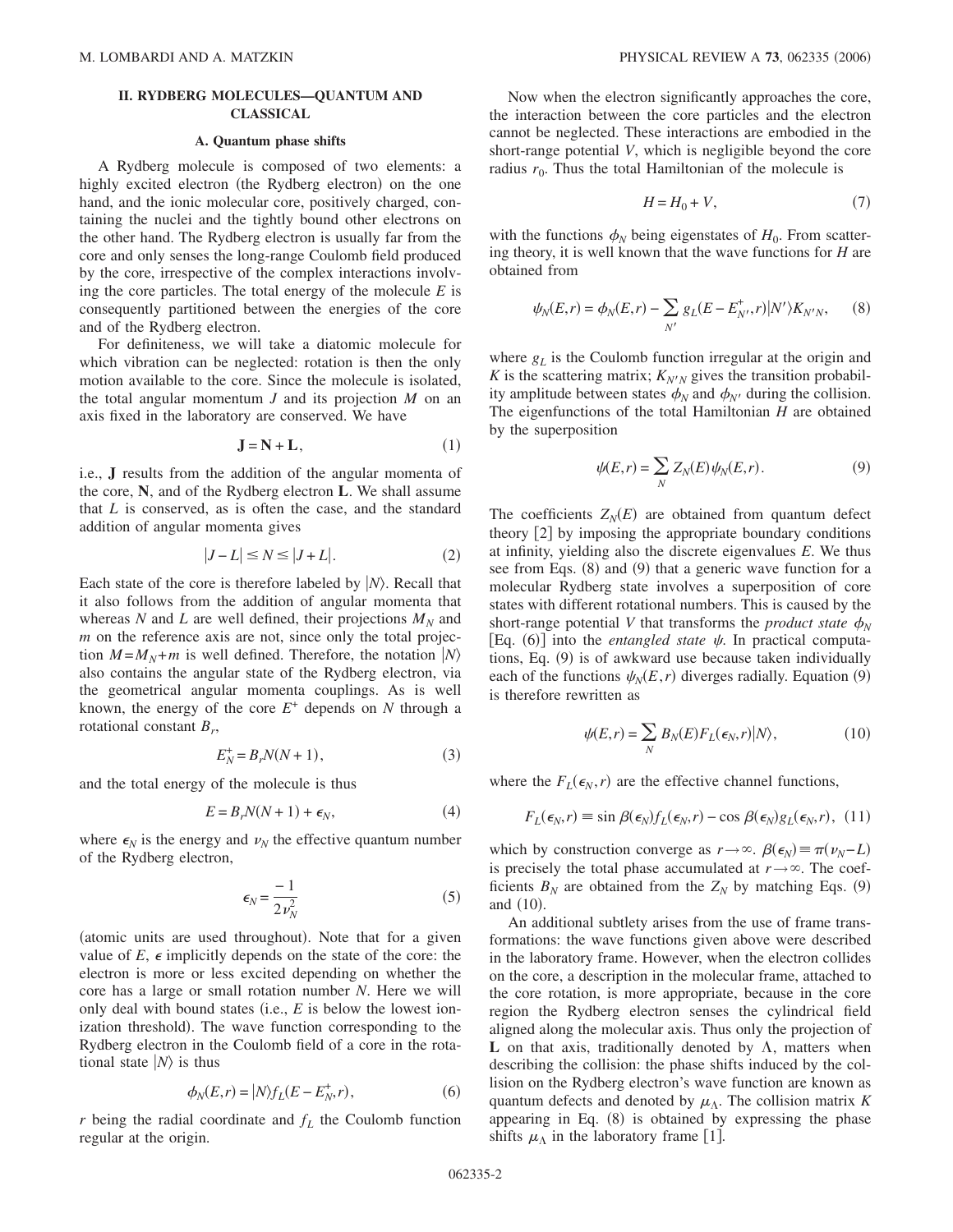

FIG. 1. Molecular reference frame. The core axis is along *OZ* and its angular momentum **N** is along *OX*.

### **B. Classical kicks**

The classical counterpart of the quantum model introduced above is the following  $[3]$ . When the Rydberg electron is far from the core, it follows a pure Coulomb (Kepler) orbit with an angular momentum **L** fixed in space. Meanwhile, the molecular core rotates freely with a rotational energy *NN*  $+1$ /2*I* depending on the core's angular momentum *N* and moment of inertia  $I = 1/2B_r$ . Seen in the molecular frame, **L** precesses around **N**, i.e., it turns around the **N** axis with a constant angle (see Fig. 1). Now when the outer electron approaches the core, it gets kicked by the molecular axis. This kick results in a change in the direction of **L**. **N** adjusts accordingly, since the total angular momentum **J** is conserved. To visualize the effects of the kick, it is therefore sufficient to follow the evolution of **L** in the molecular frame.

Since during the collision the Rydberg electron feels the cylindrical field due to the molecular axis,  $\theta$  cannot change and thus only the angle  $\varphi$  varies (see Fig. 1). This variation, denoted  $\delta\varphi$ , is the deflection angle of the plane of the classical Kepler orbit. The relation between the classical deflection angle and the quantum scattering phase shifts is well known from the semiclassical approximation to the scattering amplitude  $[13]$ . Here it takes the form

$$
\delta \varphi = 2\pi \frac{\partial \mu_{\Lambda}}{\partial \Lambda},\tag{12}
$$

i.e., the strength of the kick, reflected in the amplitude of the deflection angle, is the classical counterpart of the dependence of the phase shifts on  $\Lambda$ . The precise form of this dependence depends on the particular molecule at hand. However, for a typical molecule, the dependence can be taken in the form

$$
\mu_{\Lambda} = \mu_0 - k \frac{\Lambda^2}{4\pi L}.
$$
\n(13)

Classically, the coupling parameter *k* gives the strength of the kick since it follows from Eqs.  $(12)$  and  $(13)$  that

$$
|\delta \varphi| = k \frac{\Lambda}{L} = k \cos \theta.
$$
 (14)



FIG. 2. Two limiting Poincaré surfaces of sections. (a) No coupling  $k=0$ , (b) large coupling  $k=10$  (in the generic case, see Fig. 4 below). The shaded areas correspond to quantum states with minimal  $(J - L = 40)$  and mean  $(J = 50)$  values of *N* (see Sec. III). Their widths correspond to  $\Delta N=1$ . The mean  $N=J$  case is not on the equatorial *OYZ* plane, as can be understood by squaring **J**=**L**+**N** (where  $N$  is "horizontal," parallel to  $OX$ ) when the lengths of  $N$  and *J* are equal.

To visualize the classical dynamics, a Poincaré surface of section is obtained by plotting the position of **L** after each kick. This is most naturally done in the molecular frame where the position of **L** is given by the polar angles  $(\theta, \varphi)$ , as shown in Fig. 1, with  $\varphi$  being canonically conjugate to  $L_z$ . This is the molecular reference frame used in quantum mechanics. However, as in our previous works  $[3,4,14]$ , we prefer to add an extra rotation around *OZ* to bring the *OX* axis along **N**. This last rotation is not canonical but the classical motion is seen more naturally in this frame (see the discussion in Ref. [14]). The position of **L** is thus plotted after each kick, when the electron comes out of the core. Of course, since  $J = L + N$  is conserved, following the position of  $L$  is tantamount to knowing the fate of **N**. Two extreme examples of Poincaré sections are given in Fig. 2. In the first case, Fig.  $2(a)$ , the positions of **L** follow circles around **N** (the *X* axis) giving an overall regular surface of section. This means that on a given circle **L** is fixed in space, as is **J**, and thus that  $N = |J - L|$  is constant. In the second case, Fig. 2(b), the surface of section is clearly characteristic of a chaotic phase space and no structure arises by following the successive positions of **L** after each kick.

### **III. ENTANGLEMENT DYNAMICS**

### **A. General remarks**

Generically, in a Rydberg molecule the core and the outer electron are entangled; in the situation examined in this work, the core is in a superposition of different rotational states. Each rotational state is defined by a given value of *N*, and to each core state is associated an outer electron with an energy  $\epsilon$ (N) given by Eq. (4). Hence the outer electron is in a superposition of different channels that are distinguished in the present model by a different energy, depending on *N*. Classically of course there is no superposition in *N*: the rotational energy of the core, and thus the energy of the outer electron, is at each instant unique and well defined. A change in *N* can only be the dynamical result of an inelastic kick. Note that classically as well as quantum mechanically, the angular momenta **L** and **N** are coupled, since **J** is conserved. As is well known, the composition of angular momenta in quantum mechanics results in couplings due to the fact the projections of the angular momenta vectors cannot be simul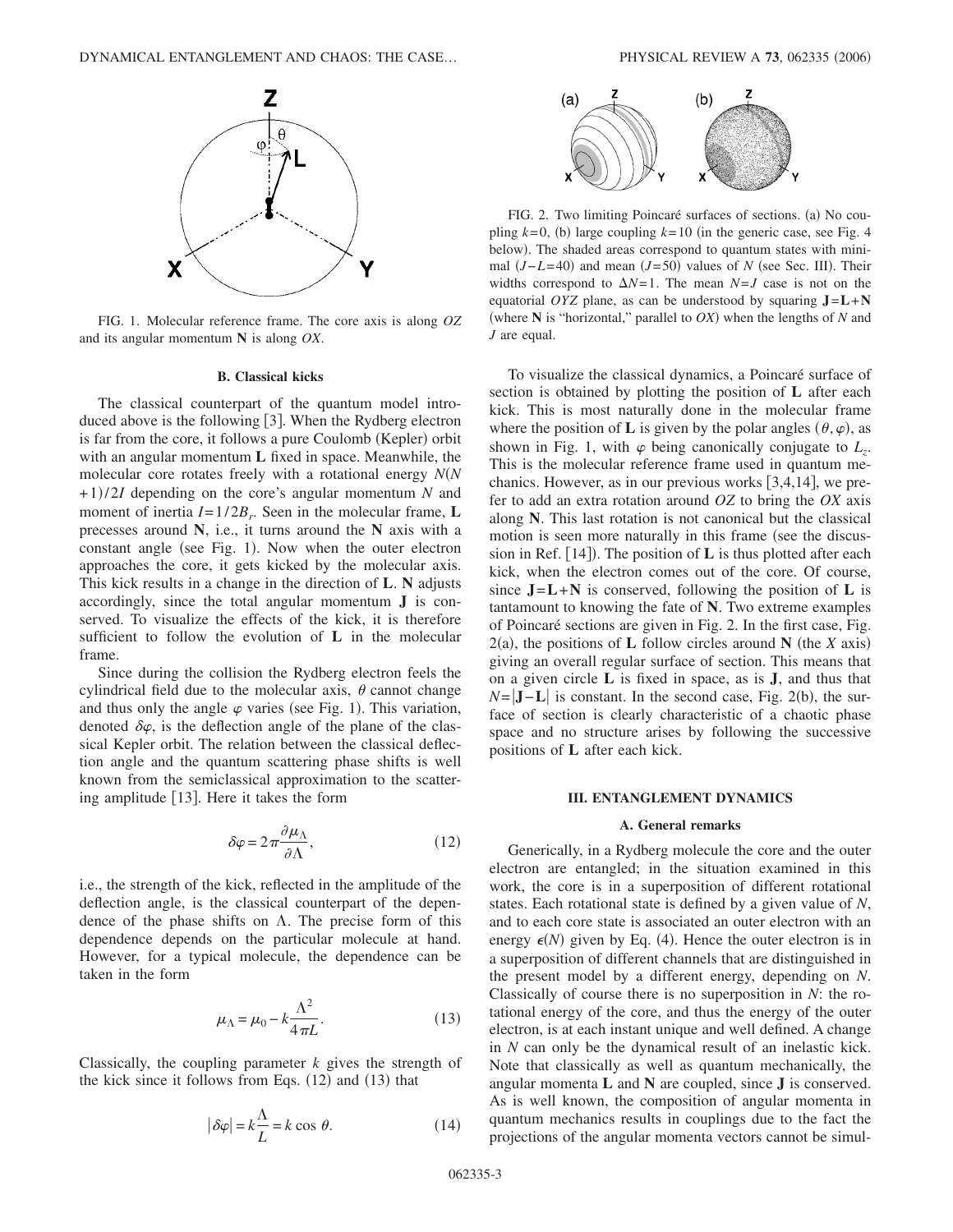taneously defined. This entanglement of a geometrical nature (as in EPR pairs) should not be confused with the dynamical entanglement generated by the potential interaction between the outer electron and the core. Geometrical entanglements due to angular momenta coupling do not play any role in this work, as we are only interested in the dynamical one, which only depends on **N**. This implies that a product state is given by the channel functions  $\phi_N(E, r)$ , defined by Eq. (6), i.e., only the *radial* coordinate of the outer electron is separable from the core whereas its orbital angular momentum is necessarily geometrically coupled to the core's angular momentum **N** (since **J** is conserved and  $H_0$  has spherical symmetry). Hence when referring to partial traces on the outer electron, we will mean a trace over its sole radial coordinate, and conversely a partial trace over the core includes tracing over the angular coordinates of the electron.

To quantify entanglement we will determine the linear entropy  $S_2$  associated with the reduced density matrix  $\rho_e$  describing the outer electron,

$$
\rho_e = \operatorname{Tr}_c \rho = \sum_N \langle N|\rho|N\rangle, \tag{15}
$$

where  $\rho = |\psi\rangle\langle\psi|$  is the density matrix of the system and Tr<sub>c</sub> (Tr<sub>e</sub>) refers to averaging over the core (outer electron) degrees of freedom. The reduced linear entropy is then defined by

$$
S_2 = 1 - \text{Tr}_e \rho_e^2. \tag{16}
$$

Strictly speaking,  $S_2$  measures the degree of mixedness:  $S_2$ vanishes for a pure state and is maximum for a uniformly mixed state. However, when  $S_2$  is associated with improper mixtures in bipartite systems, it reflects the degree of entanglement [15], and the linear entropy or equivalent quantities such as the purity have routinely been employed as such [5,7,9–11,16]. We will undertake two different studies. First we will investigate the degree of entanglement on stationary states and its dependence on the collision phase shifts, whose classical counterpart gives rise to different dynamical regimes. This involves the computation of simple statistics of  $S_2(E)$  in an energy range for which the classical dynamics does not vary. We will then investigate the time evolution  $S_2(t)$  from an initially (at  $t=0$ ) product state. This involves the determination of wave-packet dynamics. The initial wave packet can be made to lie and then evolve in zones corresponding to different classical dynamics.

We will obtain numerical results for the following choice of parameters:  $J = 50$ ,  $L = 10$  yielding by Eq. (2) 21 values for *N*. Since Kronig's parity, i.e., parity by reflection at a plane through the internuclear axis *OZ* which for fixed *L* and *J* depends on the parity of *N*), is conserved, entanglement only takes place between states of the same Kronig parity. States of (+) and (-) Kronig's parity, called positive and negative states in standard spectroscopic notation  $[17]$ , behave in the same way, and we will restrict our study to  $(+)$  parity states; then *N* can only take even values, so that a typical state contains superpositions involving up to 11 values of *N*. These angular momenta numbers are considerably higher than for typical diatomic molecules (they would better cor-



FIG. 3. (Color online) Average linear entropy for generic (red boxes) and resonant  $T_e = T_0$  states (black boxes), shown for different values of  $k$ . The rms is also shown as red dashed (generic) and solid (resonant) error bars.

respond to models of large molecular compound Rydberg states). However, higher quantum numbers allow a finer comparison between quantum and classical dynamics, without qualitatively affecting the correspondence between them: see  $[18]$ , where partial results with angular quantum numbers typical of diatomic molecules such as  $Na<sub>2</sub>$  were obtained  $\lceil 23 \rceil$ .

#### **B. Degree of entanglement of eigenstates**

The eigenstates  $\psi(E)$  of a Rydberg molecule are given by [Eqs.  $(10)$  and  $(11)$ ]

$$
\psi(E) = \sum_{N} B_{N}(E) \left[ \sin \beta (E - E_{N}^{+}) f_{L}(E - E_{N}^{+}, r) - \cos \beta (E - E_{N}^{+}) g_{L}(E - E_{N}^{+}, r) \right] |N\rangle. \tag{17}
$$

To quantify the degree of entanglement of a given eigenstate, we compute  $S_2(E)$ . Variations from individual eigenstates are smoothed out by calculating simple statistics for the bunch of eigenstates sitting in an interval  $\Delta E$ . The requirement on  $\Delta E$ is that the classical dynamics does not change appreciably within this interval. Several computations are performed for different values of the coupling constant *k*. Each value of *k* corresponds to a different collision matrix  $K$  via Eq.  $(13)$ .

The results are shown in Fig. 3. The average and rms of *S*<sup>2</sup> are given for different values of *k*. Figure 3 shows both the results for a "generic" situation which would be obtained for an arbitrary choice of *E* and the results for resonant eigenstates: in the latter case, *E* is chosen such that the period of the Rydberg electron  $T_e$  is an integer multiple of half the period of the core  $T_c$ . Classically, this corresponds to a situation in which the electron sees the core in the same position on its return as when it left the core region. Resonances affect the classical dynamics, essentially by retarding the appearance of chaos. This is portrayed in Fig. 4, which shows Poincaré surface of sections for several values of the coupling *k* in both the generic and the resonant cases. In the former case, chaos appears even for a small value of *k*, whereas in the latter configuration, chaos becomes significant for larger values of the coupling, and even for such a large value as  $k = 10$  an island of regularity around the fixed point on the *Z* axis is still visible.

Figure 3 indicates that on average the degree of entanglement, as measured by  $\langle S_2 \rangle$ , increases with *k*. However, this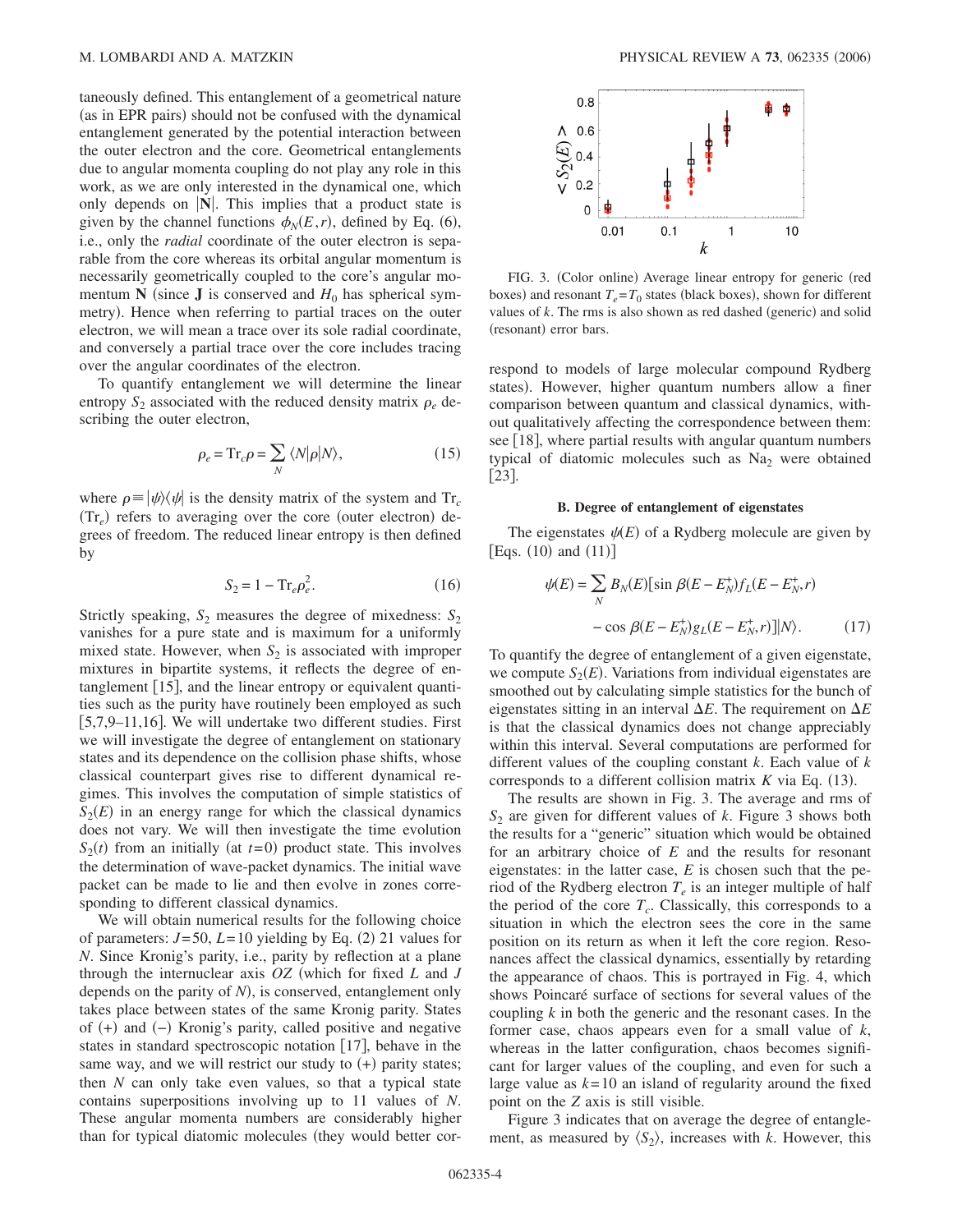

FIG. 4. Poincaré surfaces of section for different values of the coupling constant  $k$ . Top, generic; bottom, resonant cases.  $(a,d)$   $k$  $= 0.25$ . (b,e)  $k = 1$ . (c,f)  $k = 10$ .

does not mean that entanglement is correlated with classical chaos. Thus, for example for  $k=0.25$ , the average entanglement is significantly higher in the resonant case than in the generic case, despite phase space being slightly more regular [see Figs. 4(a) and 4(d)]. For  $k=1$ ,  $\langle S_2 \rangle$  has the same value in the generic and resonant cases, although the dynamical regimes, as reflected in the surfaces of section Figs. 4(b) and 4(e), are quite different.

We further illustrate the effect of a resonance both on the classical dynamics and on the linear entropy for the case *k* = 0.5. Indeed, as the energy is appreciably moved away from the exact resonance energy, the classical dynamics accordingly changes, going back toward a generic situation. This is shown in Fig. 5 (top): the Poincaré surface of section at the center is plotted at the exact resonance energy. However, as the energy changes appreciably, the periods of the Kepler orbit and the core rotation are significantly altered, suppressing the resonance. Classically, the structure of phase space is modified, as can be directly seen on the surfaces of section plotted at both ends of the energy range. At all energies, phase space is regular, but the separatrices characterizing the resonance give way to island chains and curves organized around *OX*. Figure 5 (bottom) shows the linear entropy for



FIG. 5. (Color online) Classical phase-space and linear entropy in the  $k=0.5$  resonant situation. (Top) Poincaré surfaces of sections at the left, middle, and right ends of the energy interval shown at the bottom. (Bottom) Linear entropy of the individual eigenstates. The black dots between the dashed lines correspond to the states that entered the statistics shown in Fig. 3. Each eigenstate of energy *E* is labeled by  $\nu(E)$ , the principal quantum number in the *N*=*J* channel.



FIG. 6. Husimi plots (top) and  $B_N(E)$  coefficients (bottom) for two particular wave functions in the *k*= 0.5 resonant situation near the center of the interval plotted in Fig. 5. Left level, with  $\nu(E)$  $= 315.4233$ , is nearly quantized on the minimum value of  $N=40$  as shown by the  $B_N$  distribution. Compare its Husimi plot with shaded areas in Fig. 2. It has  $S_2(E) = 0.03658$ . The right level, with  $\nu_E$  $= 315.6118$ , quantized nearby the  $+OZ$  axis, spans a greater number of *BN* values. Its Husimi plot overlaps with a greater number of *N* circles indicated in Fig. 2. It has  $S_2(E) = 0.6881$ .

the *individual* states lying within this energy range. It may be seen that as we move away from resonance, the behavior of the linear entropy drops dramatically: most states show a lower degree of entanglement. The degree of entanglement clearly appears to be correlated with the changes in phase space induced by the resonance. The findings presented in Figs. 3 and 5 will be discussed in Sec. IV, but we may note that these results indicate that entanglement is sensitive to the details of classical phase space, not only to the global dynamical regime. Note that the statistics for *k*= 0.5 shown in Fig. 3 were done from the 200 individual states lying within the dashed lines in Fig. 5.

To grasp the relationship between quantum entanglement and the classical dynamics for individual eigenstates, we project the wave functions in mock phase space on the surface of section by drawing the Husimi plots for two eigenstates having different values of  $S_2$ . We give in Fig. 6 the Husimi plot along with the 11  $B_N$  coefficients of two particular wave functions lying very near the center of the resonance shown in Fig. 5. The first one is (accidentally) a nearly pure *N*= 40 wave function. Its Husimi plot shows that it is quantized near the  $+OX$  axis, as expected from the gray zone displayed in Fig. 2. Being a nearly pure product, it has thus a very low linear entropy,  $S_2 = 0.03658$ . The second wave function is (also accidentally) quantized nearly on the  $+OZ$  axis. Its phase-space extension is nearly the same, but the decomposition on the  $B_N$  basis spans more values of N, as shown in the lower part of the figure. This is understood by considering the overlap of its Husimi plot with *OX*-centered circles, each such circle corresponding to a value of *N*. Its linear entropy is thus correspondingly much higher:  $S_2 = 0.6881$ .

### **C. Dynamical evolution of entanglement**

We consider the time dependence of the generation of entanglement from an initial product state. Assume the sys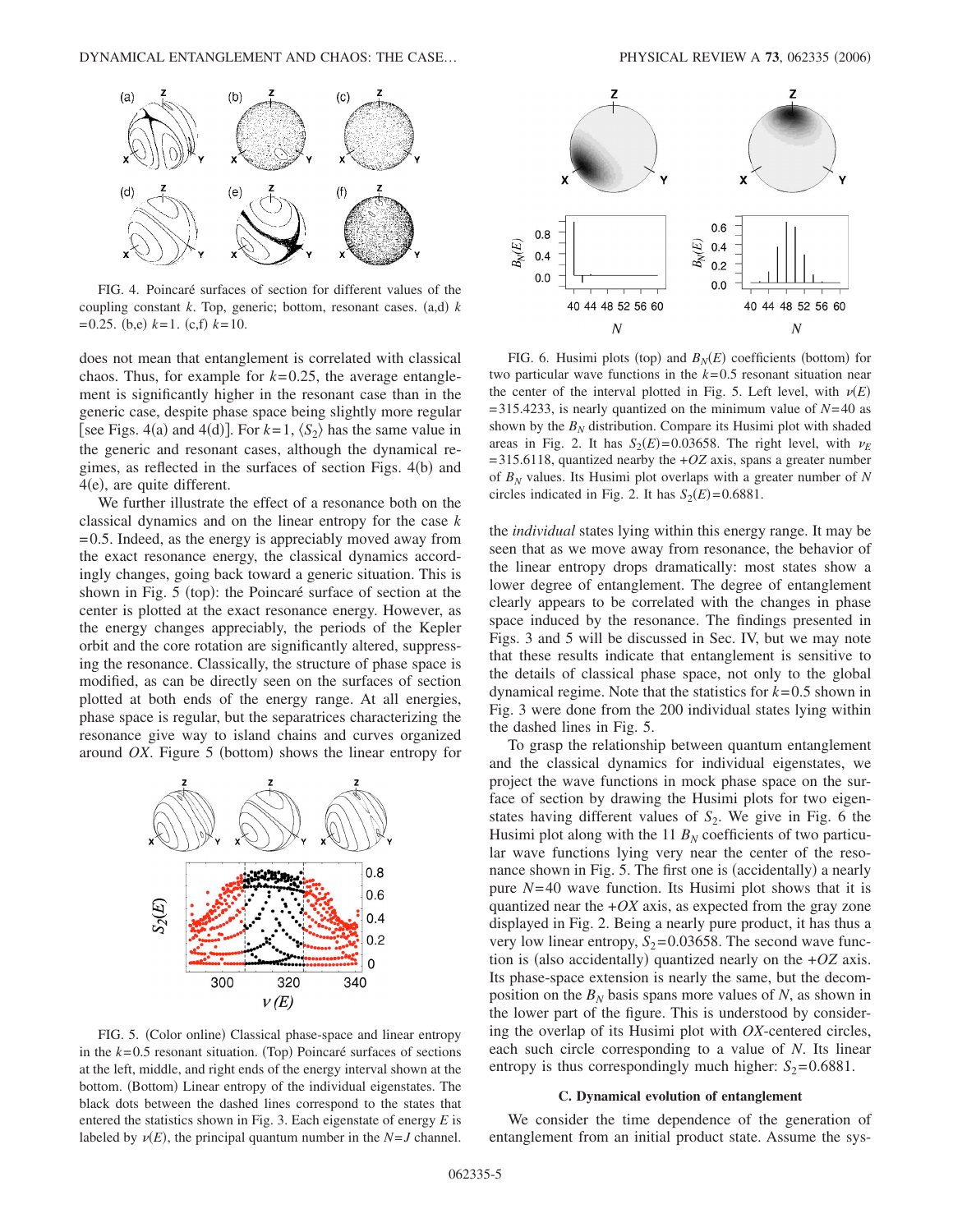tem has been prepared so that at *t*= 0 the core has a welldefined rotational state  $|N_0\rangle$  whereas the outer electron is radially localized at the outer turning point of the Kepler orbit, several thousand atomic units away from the core. The wave packet attracted by the Coulomb interaction moves toward the core and collides on it at  $t \approx T_e/2$ . The collision results in entanglement, since the outgoing waves of the Rydberg electron are in a state of superposition, each outgoing channel being attached to a core in a different quantum state. Subsequent collisions with the core result in further entanglement, whereas the spreading of the radial wave packet quickly results in a continuous core-electron interaction.

We take the initial state to be

$$
\psi(t=0,r) = F_{\text{loc}}(r \approx r_{tp}) \otimes |N_0\rangle, \qquad (18)
$$

where the radial function is

$$
F_{\text{loc}}(r) = \sum_{n} e^{-[(n - n_0)/2\Delta n]^2} R_{nL}(r) \tag{19}
$$

with an appropriate normalization factor.  $R_{nL}(r)$  are the standard radial functions of the hydrogen atom (regular Coulomb functions) and the Gaussian form of the coefficients are known to ensure localization [19].  $n_0$  is chosen so that the central component of the wave packet matches the energy of the corresponding classical regime under study. At later times, the wave function is given by

$$
\psi(t,r) = \sum_{E} \sum_{N} \mathcal{B}_{N}(E)e^{-iEt}F_{L}(E - E_{N}^{+}, r)|N\rangle, \qquad (20)
$$

where

$$
\mathcal{B}_N(E) = B_N(E)B_{N_0}(E)\langle F_L(E - E_N^+) | F_{\text{loc}} \rangle, \tag{21}
$$

where the coefficients  $B_N(E)$  and effective channel radial functions  $F_L(E - E_N^+)$  were given above [cf. Eqs. (10) and (11)]. The radial overlap  $\langle F_L(\epsilon_N) | F_{loc} \rangle$  is determined analytically as a particular instance of the scalar product  $\langle F_L(\epsilon) | F_L(\epsilon') \rangle$  given by [20]

$$
\langle F_L(\epsilon)|F_L(\epsilon')\rangle = \frac{\sin \pi(\nu - \nu')}{\pi(\nu - \nu')} \tag{22}
$$

multiplied by the relevant normalization factors  $|24|$ .

In principle, the computation of the linear entropy associated with the reduced density matrix is straightforward. From

$$
\rho(t) = |\psi(t)\rangle\langle\psi(t)| \tag{23}
$$

we obtain the purity  $\text{Tr}_e \rho_e^2(t)$  and the reduced linear entropy  $S_2(t)$  as

$$
\operatorname{Tr}_{e}\rho_{e}^{2}(t) = \int \langle r|\rho_{e}^{2}|r\rangle r^{2} dr,\tag{24}
$$



FIG. 7. (Color online) Short time variation of the linear entropy generated from the initial product state  $F_{\text{loc}}(r \approx r_{tp}) \otimes |N_0=40\rangle$  for different collision matrices labeled by the value of the coupling strength  $k$ : from top to bottom,  $k=10$  (topmost curve, red), 1 (middle curve, black), and  $0.25$  (bottom curve, blue).  $t$  is given in units of the Kepler period  $T_e$ . (a) The parameters are chosen so that the corresponding classical dynamics falls in the *generic* phasespace case. (b) Same as (a) for the *resonant* case  $T_e = T_0$ . In both (a) and (b), the  $k = 0.25$  curve is multiplied by a factor 5.

$$
\mathrm{Tr}_{e}\rho_{e}^{2}(t) = \sum_{NN'} \left| \sum_{EE'} e^{-i(E-E')t} \mathcal{B}_{N}(E) \mathcal{B}_{N'}(E') \right|
$$

$$
\times \langle F_{L}(E'-E_{N'}^{+}) | F_{L}(E-E_{N}^{+}) \rangle \Big|^{2}.
$$
 (25)

The radial closure relation needs to be introduced in Eq. (24) given that the effective radial functions that play the role of the basis are overcomplete.

### *1. Short-time evolution*

We examine first the short-time evolution for three different couplings (kick strength) $-k=0.25$ , 1, and 10—and two different initial states distinguished by the value of  $N_0$ :  $N_0$  $=J-L$  [that is the minimal value  $N_0$  can take, cf. Eq. (2)] and  $N_0 = J$ . The corresponding zones in the surfaces of section are shaded in Fig. 2. Recall that on the surface of section, a fixed value of  $N_0$  corresponds to a line circle around the *X* axis, whereas a quantum state in mock phase space projected on the surface of section has a certain width, as seen in Fig. 6. The width of the initial state can be roughly estimated by plotting the zone going from *N*− 0.5 to *N*+ 0.5, cutting the sphere approximately into the number of values *N* can take  $(here 11)$ .

Figures  $7(a)$  and  $7(b)$  show the linear entropy as a function of time (in units of the Kepler period) for the generic and resonant cases when the initial state  $(18)$  is chosen with  $N_0 = J - L = 40$ . Figure 8 gives the linear entropy when the initial state is taken with  $N_0 = 50$ . In Fig. 7, we observe that in both the generic and resonant cases  $S_2(t) = 1 - Tr_e \rho_e^2(t)$  increases with *k*: entanglement is produced more rapidly and saturates at a higher value. Comparing with the classical dynamics, we see that in the generic case, the rise in entangle-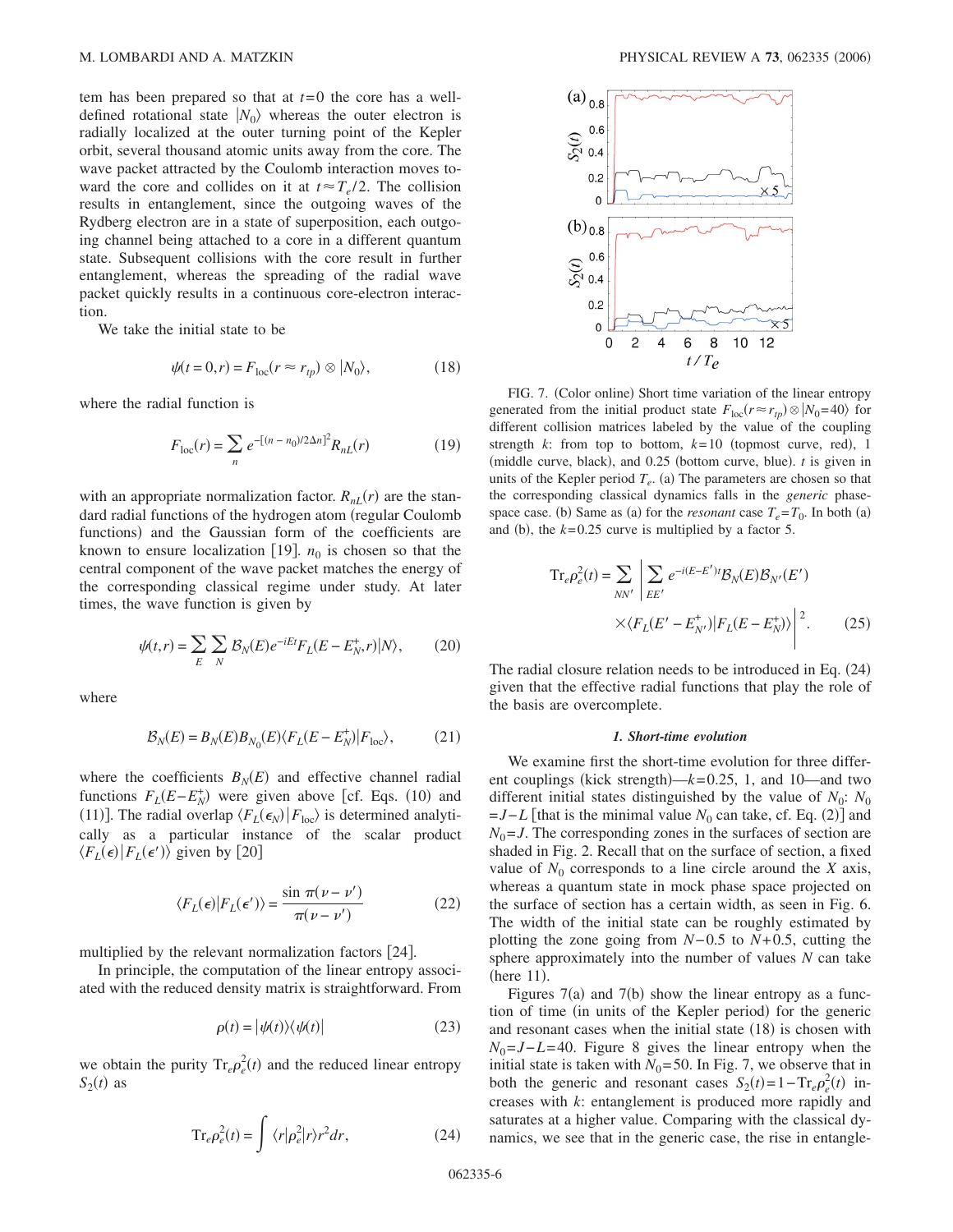

FIG. 8. (Color online) Same as Fig. 7 but with the initial product state given by  $F_{\text{loc}}(r \approx r_{tp}) \otimes |N_0 = 50\rangle$  (the *k*=0.25 curve is *not* multiplied by a factor 5).

ment generation accompanies the classical transition to chaos. This remains true to a certain extent in the resonant case, as mixed phase-space turns progressively chaotic.

However, when the initial rotational state lies near the center of the surface of section (Fig. 2), the linear entropy takes very high values irrespective of the classical dynamical regime. This is particularly spectacular for  $k=0.25$ , which jumps from negligible values in Fig. 7 to crossing the *k*  $= 10$  curve of the linear entropy in Fig. 8(b). For the first few periods, this increase of the linear entropy takes place in steps, reflecting the collision of the radially localized electron wave packet with the core at each half-integer value of  $t/T_e$  (the wave packet spreads radially after a few periods). These findings will be discussed in Sec. IV, but we may note again that as found for the eigenstates there is no simple relation between the global classical dynamical regime and quantum entanglement generation.

### *2. Long-time evolution*

In Figs. 7 and 8, the linear entropy appears to saturate after a few periods. For longer times  $S_2(t)$  is plotted in Figs. 9 (when the initial state has  $N_0 = 40$ ) and 10  $(N_0 = 50)$ . In most of the cases [all the  $k=10$  curves and the  $k=1$  curves except in Fig. 9(b)],  $S_2(t)$  appears to vary randomly around some average value. However, for small kicks the  $k=0.25$ curves, but also the  $k=1$  curve in Fig.  $9(b)$ ] the repetition of oscillatory structures is clearly visible to the eye. These repetitions are due to partial wave-packet revivals within each channel, which take place when the terms that control the spreading of the packet regain an approximate phase coherence. The revival times within each channel are determined in the semiclassical approximation by expanding the energies in the exponentials in Eq.  $(25)$  as a function of the classical action. The core's revival time  $T_c^{\text{rev}} \propto B_r^{-1}$  is independent of the energy, whereas  $T_e^{\text{rev}} \propto \epsilon^{-2}$ . A revival in the linear entropy will be visible provided one or two channels dominate in the overall contribution.

For the  $k=0.25$  case in Fig. 9(b), most of the probability density stays in the original  $N_0$ =40 channel, a small flux



FIG. 9. (Color online) Long-time variation of the linear entropy for the case considered in Fig. 7  $[N_0=40, (a)$  generic and (b) resonant cases]. The inset in (b) blows up the vertical scale for the *k*  $= 0.25$  curve to help visualize the oscillations, also visible for  $k=1$ .

flowing to the *N*= 42 channel. This flux is responsible for the main part of the entanglement generation. We have plotted in Fig. 11 the correlation function

$$
C(t) = \langle \psi_{42}(t = T_e/2) | \psi_{42}(t) \rangle, \qquad (26)
$$

where

$$
|\psi_{42}(t)\rangle \equiv \langle N = 42|\psi(t)\rangle \tag{27}
$$

gives the electronic wave packet in the *N*= 42 channel. It can be seen that near  $t = 100 T<sub>e</sub>$ , the correlation function oscillates dramatically: high peaks appear while at the same time the lowest values are near zero. This behavior translates into the entanglement rate, which shows the same strong oscillations as seen in the inset in Fig. 9. The revival time for the electron



FIG. 10. (Color online) Long-time variation of the linear entropy for the case considered in Fig. 8  $[N_0=50, (a)$  generic and (b) resonant cases]. The inset in (b) details  $S_2(t)$  in the region  $t=80$  to 110 *Te*.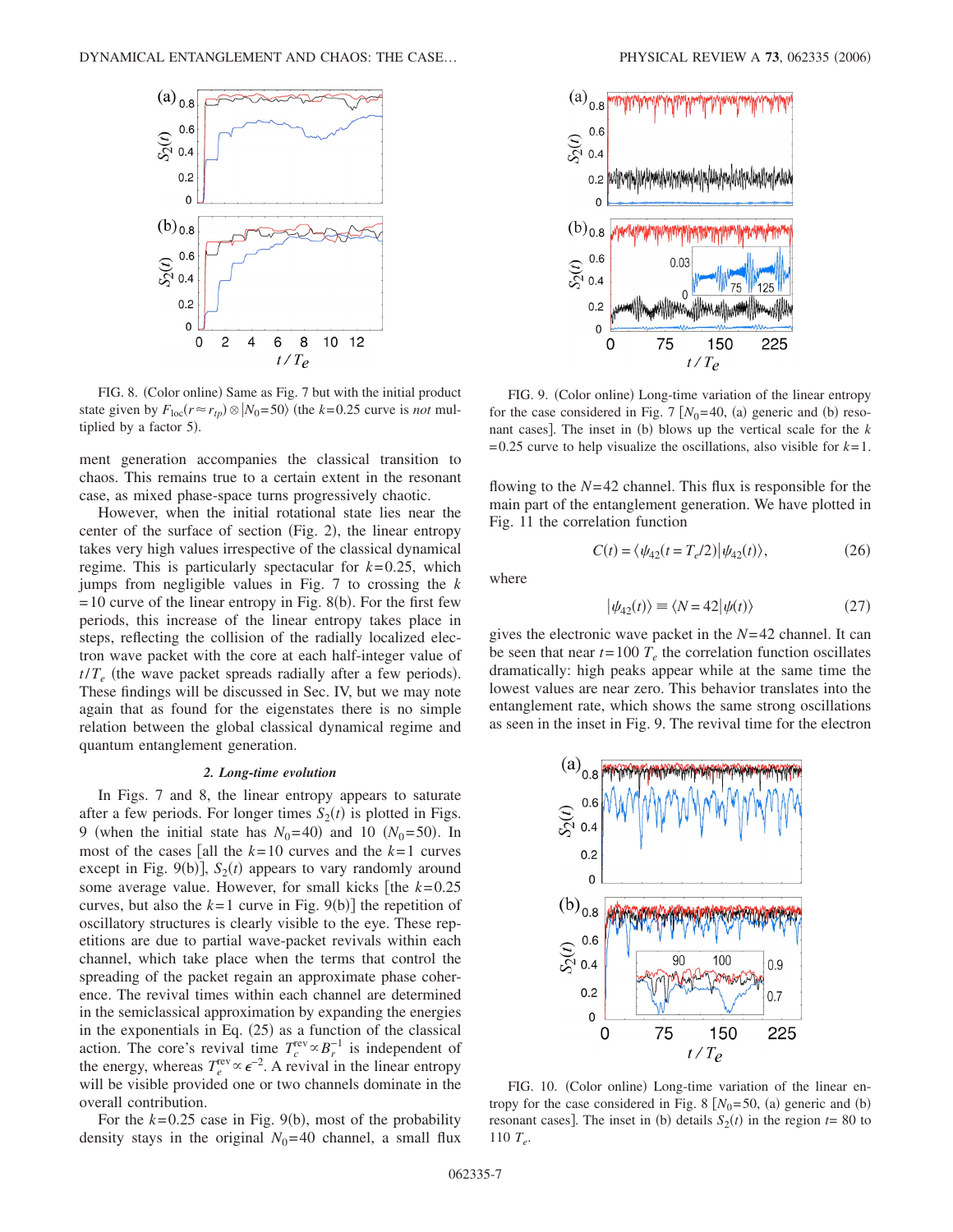

FIG. 11. The partial autocorrelation  $C(t)$  defined by Eq. (26) (parameters corresponding to the  $k=0.25$  resonant case, arbitrary units) is plotted in an interval centered around the revival time  $T_e^{\text{rev}} \simeq 105$   $T_e$ .

motion in this case is computed in the semiclassical approximation as  $T_e^{\text{rev}} \approx 105 T_e$ . This value fits well with the periodic repetitions of these strong oscillations observed for  $S_2(t)$ .

#### **IV. DISCUSSION**

If we compare the time evolution of the linear entropy portrayed in Fig. 7 to those of Fig. 8, the importance of the initial state is clear. If we further contrast these results with the Poincaré surfaces of section of Fig. 4 and the localization of the initial states shown in Fig. 2, we see that the generation of entanglement does not essentially depend on the global classical dynamics, but rather on the specific dynamics that leads to inelastic scattering. Classically, inelastic scattering means that the value of *N* changes during the collision; then on the surface of section, two consecutive points cannot lie on circles around the *X* axis (since these circles correspond precisely to a fixed value of *N*). Inelastic collisions do take place when the dynamic is chaotic: for very strong kicks  $(k=10)$ , two consecutive points on the Poincaré sections are arbitrarily separated on the sphere. Quantum mechanically inelastic scattering is translated into superpositions of states having a different value of *N*. The  $k=10$  curves in Figs. 7(a) and 8(a) indeed reflect large and fast entanglement generation.  $S_2(t)$  achieves its maximal value (of 10/11) just after a couple of collisions.

However, inelastic scattering can also be induced by regular dynamics. Consider  $k=0.25$  in the resonant case. When the initial state encircles the *X* axis at the front of the sphere as happens with  $N_0 = 40$  (see the shaded region in Fig. 2), it will be hardly modified by the classical dynamics. The lines in the surface of section [Fig.  $4(d)$ ] also encircle the *X* axis, thereby conserving  $N_0$ : there is essentially only elastic scattering. Quantum mechanically we expect little or no entanglement, as is observed in Fig. 7. But for  $N_0 = 50$ , the initial distribution spans across the lines of regularity in the surface of section, which are organized around the elliptic fixed point on the *Z* axis. These lines thus define torii in phase space that cut across several values of *N*, meaning inelastic scattering and quantum-mechanical superpositions. Note that in the generic  $k = 0.25$  situation, the linear entropy is lower than in the resonant case; classically, the structure of phase space in the zone covered by the initial state is modified due to the appearance of resonant islands [Fig.  $4(a)$ ],

leading to some lines that roughly encircle the *X* axis, partially favoring elastic scattering.

We thus see that the entanglement production reflects the classical dynamics in that the relevant parts of phase space leading to inelastic collisions (yielding quantum superpositions) are explored with a large amplitude. To a large extent, this phenomenon is unrelated to whether the dynamical regime is chaotic or regular. Classical chaos is not necessary to induce high entanglement generation. In our system chaos is sufficient, because it always leads to inelastic scattering. Hence eigenstates quantized in an underlying strongly chaotic phase space will present on average a large amount of mixtures, as seen in Fig. 3. These remarks are in line with similar conclusions  $\lceil 10-12 \rceil$  that, contrary to earlier results 5,6, do not attribute to chaos a higher entangling power.

Let us mention that more precise investigations of the correlations between classical dynamics and dynamically induced entanglement should take into account more information than what can be inferred from the Poincaré surfaces of sections. For example, in the generic  $k=1$  case [Fig. 4(b)], diffusion in the chaotic sea takes place at a considerably lower rate than in the  $k=10$  situation. In particular, the particle may be trapped for several periods in certain regions of phase space, diffusing slowly in the relevant regions of the surface of section. This type of phenomenon has an influence on the quantization process, and if important it will influence the entanglement production, as in the present case. We therefore expect that these system-specific features, along with the role of the initial state relative to the precise structure of phase space, may severely constrain the applicability to realistic systems of general "universal" formulas ruling the entanglement generation in chaotic and regular systems that have been recently obtained  $[9,16]$ . Semiclassical universal formulas, based on the global average properties of classical phase space, are important as they set the trend that is followed by a quantum system with simple dynamics (like a uniform transition to chaos). However, individual features of the system are known to be important in the semiclassical description of diffractive effects induced by a coupling potential and need to be taken into account, e.g., to describe the spectral statistics  $[21]$ . It is thus not surprising to see that dynamical entanglement induced by a standard potential coupling is correlated with the local structure of phase space, and not only with its global properties.

Concerning the long-time behavior, it may be noted that the revivals appear well beyond the Heisenberg time, after which quantum phenomena having no classical counterpart become prominent. In some cases, for example when the number of channels is small, the oscillations due to wavepacket revivals induce very large variations of the entanglement rate totally unrelated to the behavior at short times. Hence the linear entropy of a state that initially only showed a slow and small amount of entanglement generation can rise above the linear entropy of a state that initially displayed high and fast entanglement production.

We finally point out that entanglement in Rydberg molecules is routinely detected experimentally, given that the consequences of entanglement appear in even the most elementary measurements (e.g., interference of Rydberg series in photoabsorption spectra). A quantitative measurement of